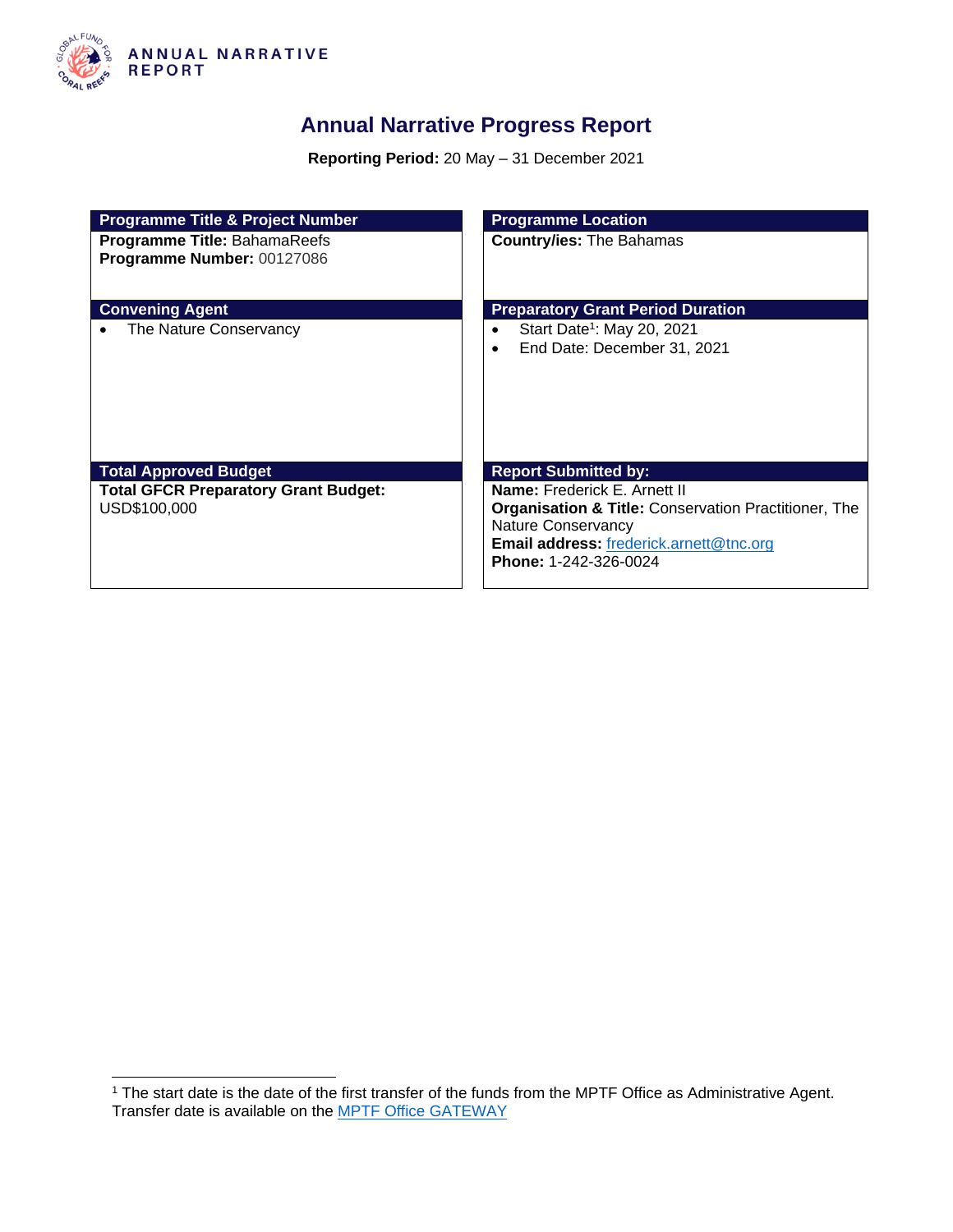# Table of Contents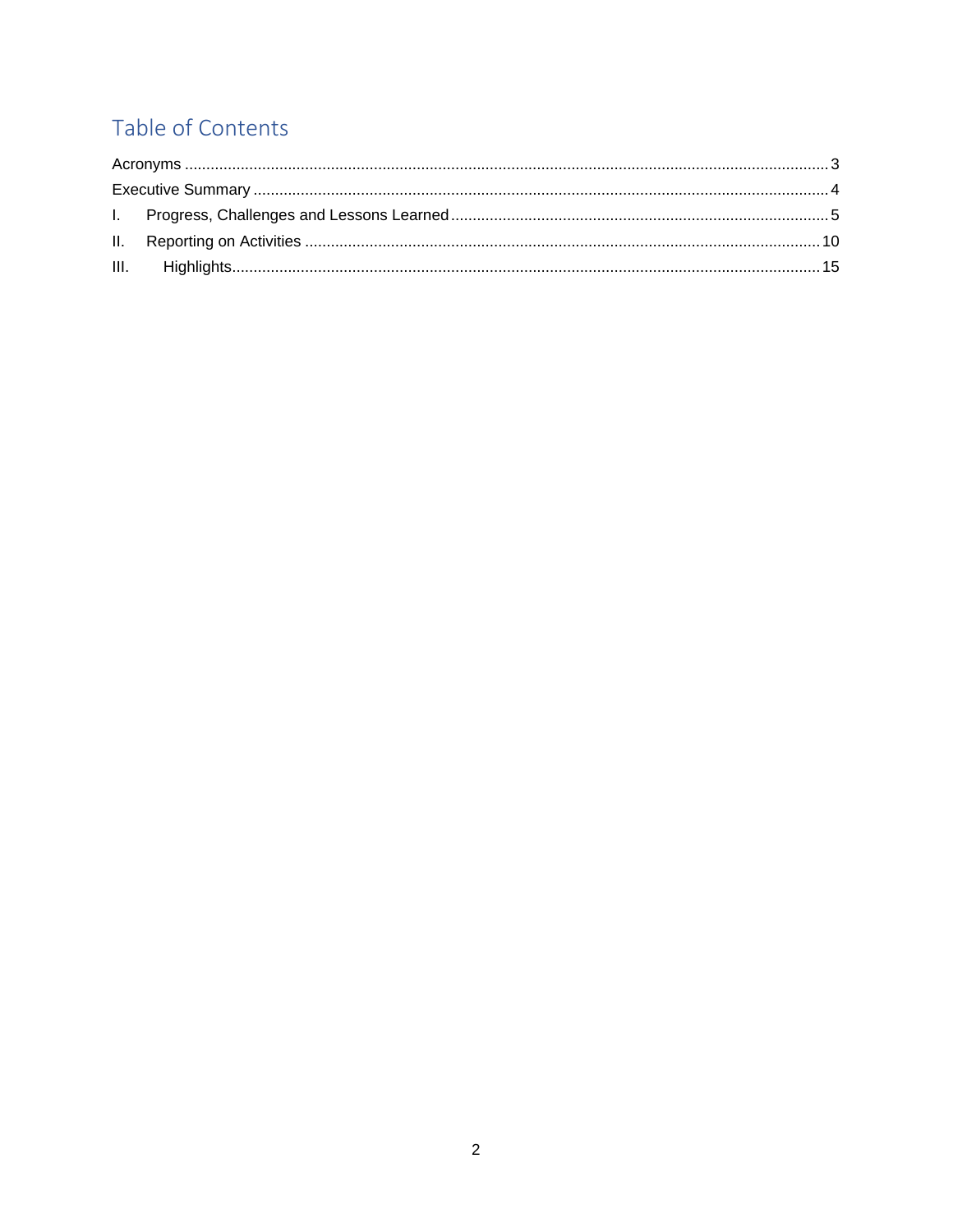## <span id="page-2-0"></span>Acronyms

| <b>BNT</b>        | <b>Bahamas National Trust</b>                        |
|-------------------|------------------------------------------------------|
| <b>BPAF</b>       | Bahamas Protected Areas Fund                         |
| COP <sub>26</sub> | 26th UN Climate Change Conference of Parties         |
| <b>EHCP</b>       | Elizabeth Harbour Conservation Partnership           |
| <b>GFCR</b>       | Global Fund for Coral Reefs                          |
| IDB.              | Inter-American Development Bank (IDB)                |
| MPA               | Marine Protected Area                                |
| <b>MSME</b>       | Micro Small and Medium-sized Enterprises             |
| <b>PIMS</b>       | Perry Institute for Marine Science                   |
| <b>SBDC</b>       | Access Accelerator Small Business Development Centre |
| <b>TNC</b>        | The Nature Conservancy                               |
| <b>UNCDF</b>      | United Nations Capital Development Fund              |
| UN SDG Joint Fund | United Nations Joint Sustainable Development Goals   |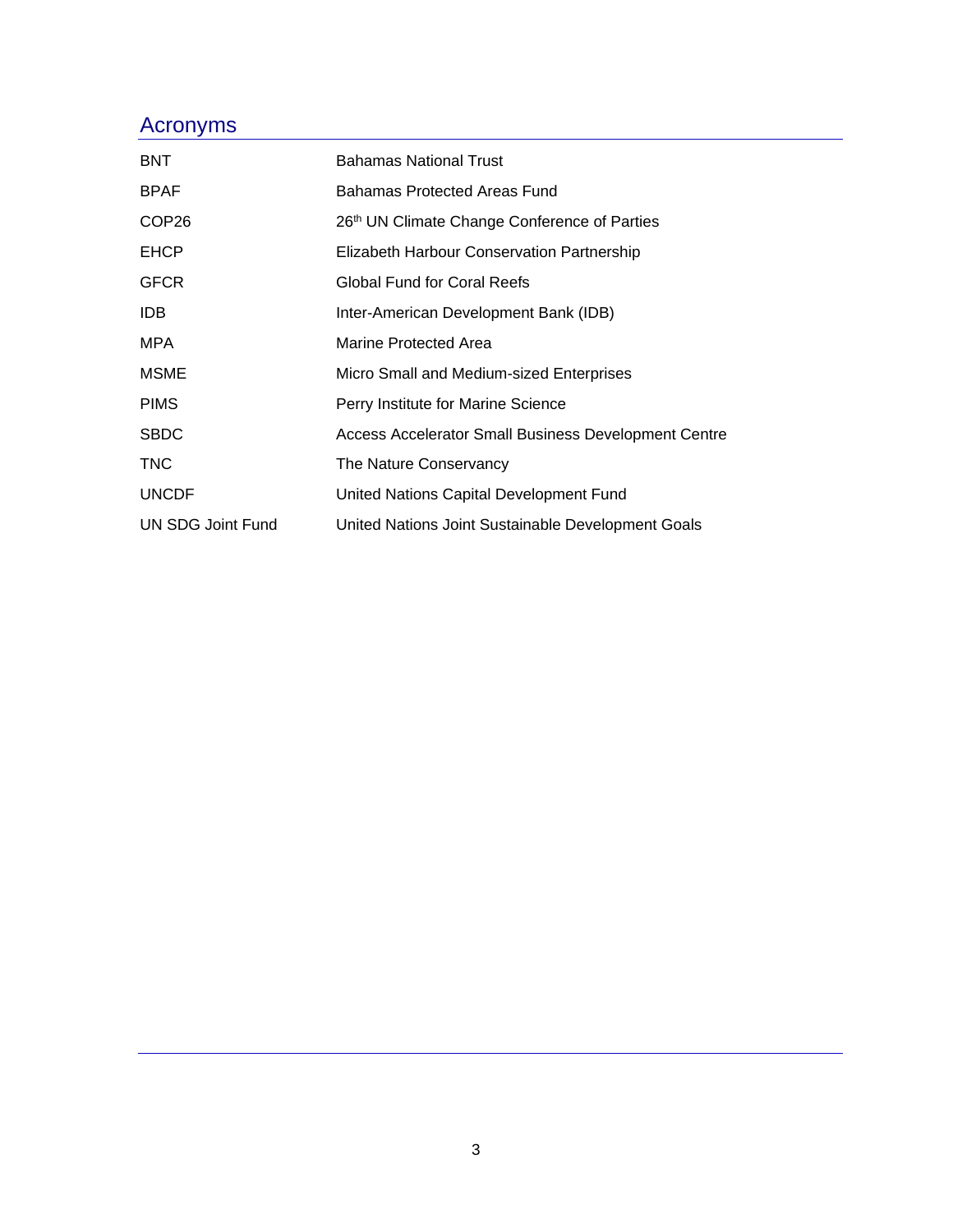### <span id="page-3-0"></span>Executive Summary

Impact Funding for BahamaReefs was launched by The Nature Conservancy on May 20, 2021. The Conservancy took the next 3 months to develop a Full Programme Proposal under the project preparation grant. The proposal was submitted to the GFCR on August 25, 2021. The GFCR invited the Conservancy to present the BahamaReefs proposal at a Board meeting on September 23, 2021. The Nature Conservancy was informed on October 13 the GFCR approved the BahamaReefs Programme.

Three key achievements that occurred during the proposal development stage include:

- The Nature Conservancy (TNC) designed a project pipeline with 7 interventions to address reef degradation, transform local communities and increase coral reef resilience;
- Multiple stakeholder consultations were conducted to raise awareness about GFCR, encourage support, promote collaboration and to mobilize resources for the BahamaReefs Programme; and
- A Letter of No Objection in support of the BahamaReefs Programme was successfully obtained from The Bahamas Government.

Three challenges encountered include,

- The BahamaReefs Programme was met with some trepidation by local actors and stakeholders due to novel funding concepts such as reimbursable grants, concessionary loans and equity investments.
- TNC may have been at a disadvantage when identifying and cultivating the best projects within the BahamaReefs pipeline due to a lack of fully understanding the GFCR structure, components of the GFCR Programme and how UNCDF's funding will be deployed.
- Due to compressed timelines and limited resources, further work is needed to validate and ground truth coral refugia sites near focal areas.

Lessons learned during the preparation grant phase:

- Partnerships are invaluable! The BahamaReefs Programme provides a great opportunity to establish new relationships in the world of sustainable conservation financing.
- TNC should consider being more strategic in assessing how current interventions within the project pipeline can be combined to improve project efficiency and to scale-up impact.
- The impacts of COVID-19 and the advancements in technology have outpaced and displaced many Bahamians. If the BahamaReefs Programme is to be successful, the project must employ innovative strategies to reach local communities.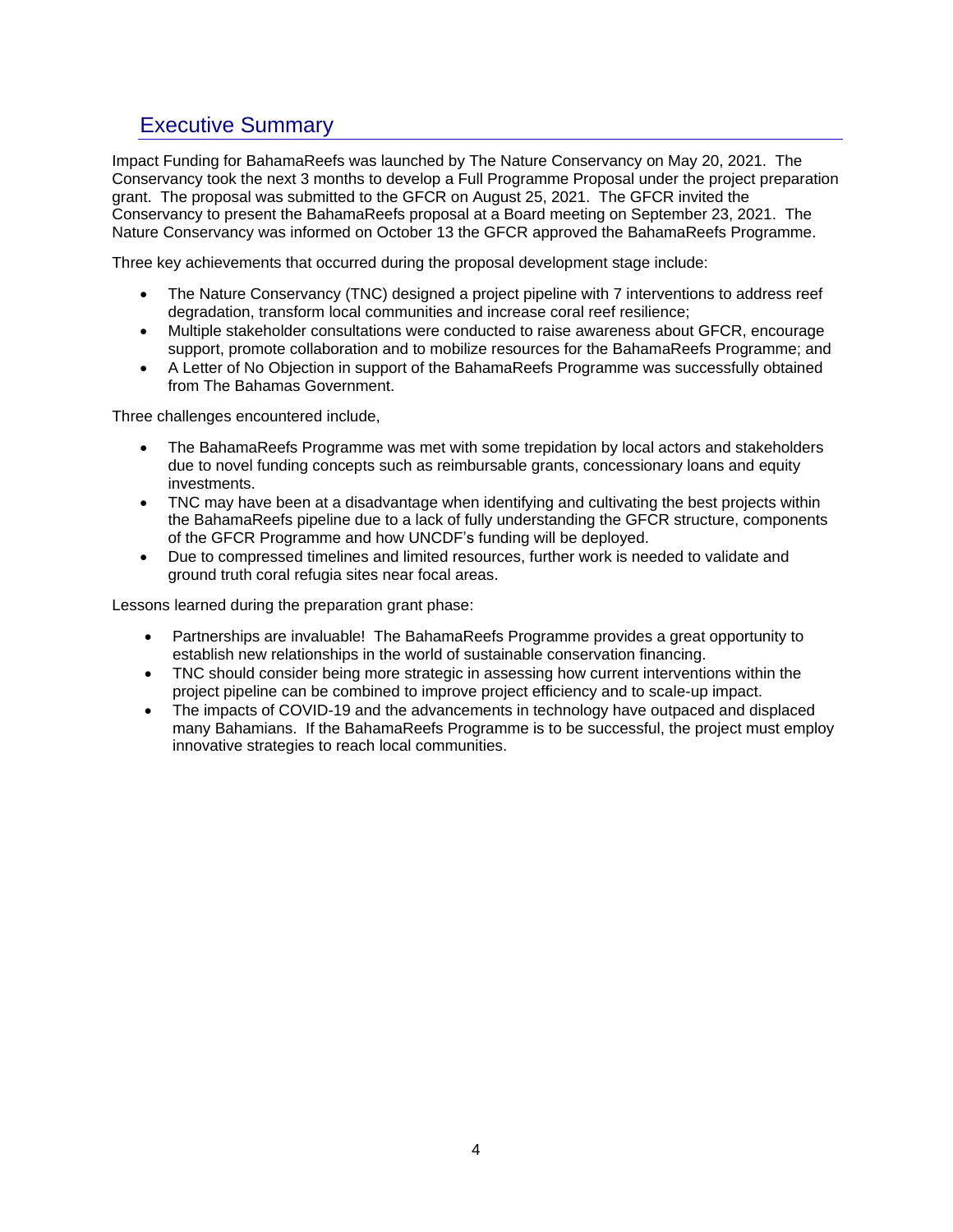# <span id="page-4-0"></span>I. Progress, Challenges and Lessons Learned

### **1. Identification and Description of Priority Areas**

| During the preparation grant phase, a desktop study of peer reviewed<br>literature was completed to identify drivers of reef degradation, areas of high<br>marine biodiversity and climate resilient corals across The Bahamas.<br>Results show The Bahamas has one of the most extensive networks of<br>resilient coral reef ecosystems in the Caribbean. Current notable threats to<br>coral reefs in the Bahamas include poorly planned coastal development,<br>unsustainable fisheries practices, coral diseases and disastrous climate<br>events.<br>In support of efforts to mitigate threats to reef health, the BahamaReefs<br>Programme engaged potential partners to socialize the idea of developing<br>"reef positive business" models. Four initial project implementation sites<br>emerged: Andros, Grand Bahama, Abaco and Exuma. These focal areas<br>were selected based on the reach and influence of project partners (and<br>other investment opportunities) to address drivers of reef degradation,<br>transform local communities and increase coral resilience. |
|----------------------------------------------------------------------------------------------------------------------------------------------------------------------------------------------------------------------------------------------------------------------------------------------------------------------------------------------------------------------------------------------------------------------------------------------------------------------------------------------------------------------------------------------------------------------------------------------------------------------------------------------------------------------------------------------------------------------------------------------------------------------------------------------------------------------------------------------------------------------------------------------------------------------------------------------------------------------------------------------------------------------------------------------------------------------------------------|
| Given the scope of the BahamaReefs Programme, a robust project<br>document was crafted and delivered to the GFCR. The programme excelled<br>at,<br>identifying the main threats to coral reefs;<br>$\bullet$<br>recommending interventions for addressing reef degradation;<br>٠<br>engaging potential project partners;<br>$\bullet$<br>developing a pipeline of investible opportunities;<br>$\bullet$<br>assessing the environmental, socio-economic and political<br>$\bullet$<br>landscape of The Bahamas;<br>identifying a monitoring and evaluation framework for project<br>$\bullet$<br>implmentation; and<br>advocating for gender equality and marginalized groups.<br>$\bullet$<br>Designing and building the project pipeline was one of the major<br>accomplishments of the programme. Local stakeholders and businesses<br>were mapped and consulted to determine their ability to innovate and<br>develop blended finance mechanisms to reduce drivers to reef degradation.                                                                                            |
| Due to compressed timelines and limited resources, the BahamaReefs<br>Programme made various assumptions about the potential impact the<br>project would have on local communities and coral reefs. For example,<br>estimated number of beneficiaries at project implementation sites are based<br>on preliminary conversations with a few partners. Not all project partners<br>were able to share this data.<br>Further work is needed to validate and ground truth the presence and<br>absence of coral refugia near project implementation sites. Most of the data<br>available on climate resilient reefs in The Bahamas are based on models or<br>satellite imagery. Although helpful, this information should be substantiated<br>to ensure the BahamaReefs Programme can accurately establish a baseline<br>and measure impact of the project's interventions.                                                                                                                                                                                                                 |
|                                                                                                                                                                                                                                                                                                                                                                                                                                                                                                                                                                                                                                                                                                                                                                                                                                                                                                                                                                                                                                                                                        |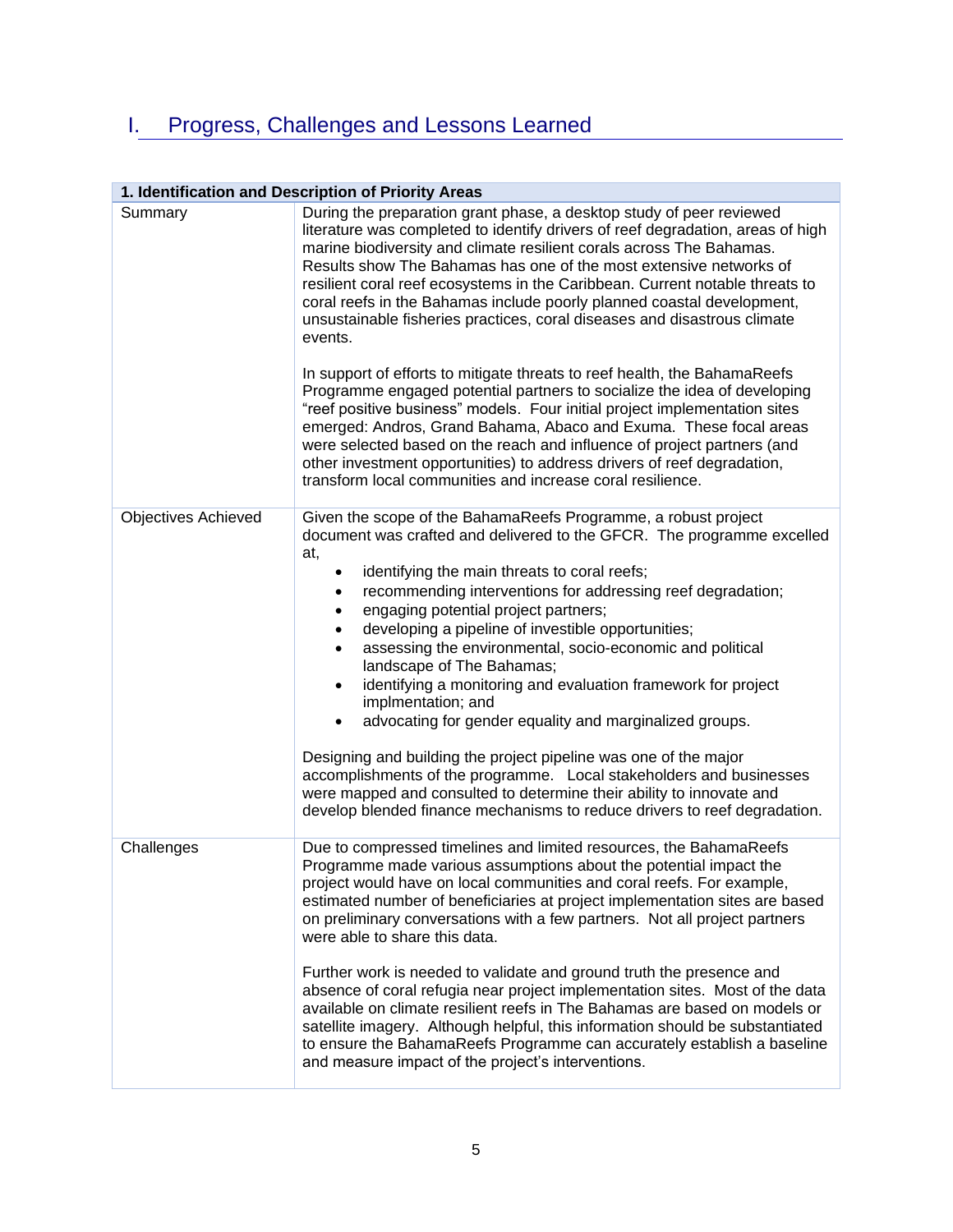| Lessons learned            | Given the limitations of the preparation grant phase (as described above),<br>the BahamaReefs Programme will support project partners in year 1 to<br>develop baselines and metrics for tracking the impact each intervention will<br>have on local communities and coral reefs. It is anticipated the number of<br>beneficiaries is likely to increase and partners will be better able to report on<br>conservation success.<br>Over the next 18 months, the BahamaReefs Programme will seek to validate<br>and refine coral refugia data by conducting stakeholder consultations with<br>local experts, protected areas managers, scientists, and government<br>representatives. During these consultations, the BahamaReefs Programme<br>hopes to obtain consensus and confirm site specific data within project                                                                                                                                                                                                                                                                                                                                                                                                                                                                                                                                |
|----------------------------|-----------------------------------------------------------------------------------------------------------------------------------------------------------------------------------------------------------------------------------------------------------------------------------------------------------------------------------------------------------------------------------------------------------------------------------------------------------------------------------------------------------------------------------------------------------------------------------------------------------------------------------------------------------------------------------------------------------------------------------------------------------------------------------------------------------------------------------------------------------------------------------------------------------------------------------------------------------------------------------------------------------------------------------------------------------------------------------------------------------------------------------------------------------------------------------------------------------------------------------------------------------------------------------------------------------------------------------------------------|
|                            | implementation sites.                                                                                                                                                                                                                                                                                                                                                                                                                                                                                                                                                                                                                                                                                                                                                                                                                                                                                                                                                                                                                                                                                                                                                                                                                                                                                                                               |
| 2. Partnerships            |                                                                                                                                                                                                                                                                                                                                                                                                                                                                                                                                                                                                                                                                                                                                                                                                                                                                                                                                                                                                                                                                                                                                                                                                                                                                                                                                                     |
| Summary                    | The Nature Conservancy developed a tiered list of key stakeholders and<br>began scoping potential partners. Virtual meetings were convened to share<br>the GFCR's vision, socialize the BahamaReefs Programme, gauge interest<br>and solicit support. After several rounds of consultations with a diverse<br>group of stakeholders including,<br>government agencies;<br>not-for-profit organizations;<br>representatives from the financial sector; and<br>local actors in the business community,<br>The BahamaReefs core team met to map potential partners, review and<br>discuss project submissions, and to select the most promising interventions<br>for inclusion in the project pipeline.                                                                                                                                                                                                                                                                                                                                                                                                                                                                                                                                                                                                                                                |
| <b>Objectives Achieved</b> | The following accomplishments would not have been possible without<br>establishing new relationships and in some cases cementing previous<br>alliances:<br>The BahamaReefs Programme successfully obtained a Letter of No<br>$\bullet$<br>Objection in support of the project from The Bahamas Government<br>(Department of Marine Resources). The letter was submitted to<br>GFCR along with the Full Programme Proposal in August last year.<br>TNC developed a robust project pipeline with 7 initiatives. The<br>project interventions include:<br>Blue Carbon and Resilience Credits (TNC Global);<br>1.<br>2. Reef and Mangrove Insurance (TNC Global);<br>3. Blue Economy Programme Accelerator (SBDC);<br>4. Blended Finance for the effective management of MPAs<br>(BlueFinance & BNT);<br>5. Reef Rescue Network (PIMS);<br>Minimizing the ecological impact of tourism in Elizabeth<br>6.<br>Harbour (EHCP); and<br>Scaling Coral Restoration (Coral Vita).<br>7.<br>TNC also reached out to the UN SDG Joint Fund (UN Women) to<br>learn about their work, raise awareness about The BahamaReefs<br>Programme and to scope the possibility of collaborating to amplify<br>SDG Goal# 5 (Gender Equality). Follow-up conversations are<br>needed to obtain consensus on how best to work together during the<br>project inception phase. |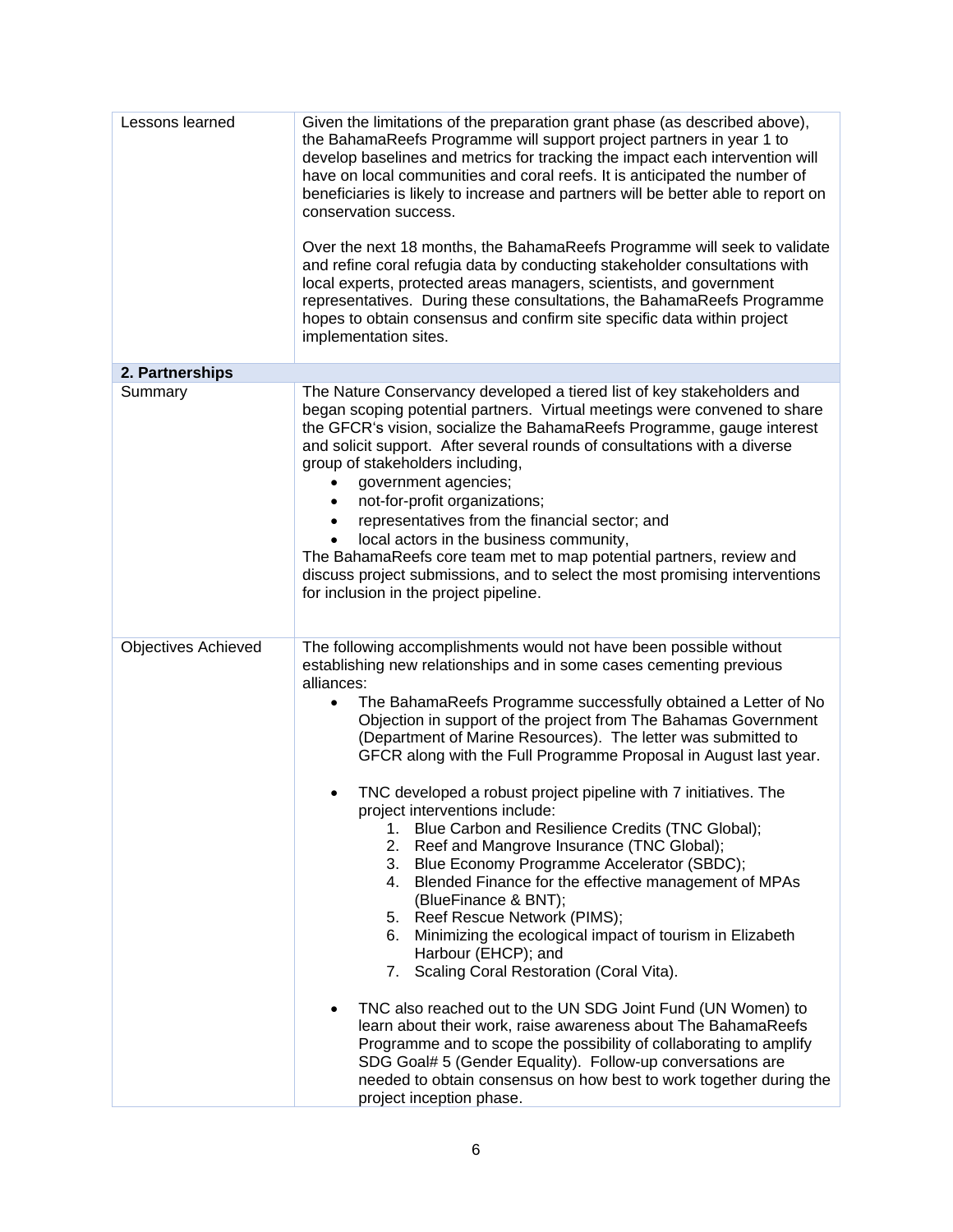| Challenges                 | Using blended finance to advance conservation efforts is a novel idea to<br>many stakeholders. In The Bahamas, local partners are accustomed to<br>funding conservation initiatives through public and or philanthropic sources.<br>Reimbursable grants, concessionary loans and equity investments are<br>foreign concepts to many. Initially, discussions regarding innovative<br>financial mechanisms were met with some trepidation and a little resistance.<br>Recognizing this challenge the Conservancy will work closely with partners<br>and key stakeholders to educate, encourage buy-in and obtain support for<br>the programme's blended finance agenda.                                                                                                                                                     |
|----------------------------|---------------------------------------------------------------------------------------------------------------------------------------------------------------------------------------------------------------------------------------------------------------------------------------------------------------------------------------------------------------------------------------------------------------------------------------------------------------------------------------------------------------------------------------------------------------------------------------------------------------------------------------------------------------------------------------------------------------------------------------------------------------------------------------------------------------------------|
| Lessons learned            | Partnerships are invaluable! The Nature Conservancy has a successful<br>track record of communicating its conservation agenda and broadening its<br>reach globally by developing and fostering key relationships. The GFCR<br>and the BahamaReefs Programme provide a great opportunity to establish<br>new connections especially in the world of private sector funding. During the<br>implementation phase, TNC will commit to strengthening existing<br>partnerships and forging new alliances. In doing so, the Conservancy will,<br>raise the profile of the GFCR and the BahamaReefs Programme;<br>identify new interventions and sources of sustainable financing for<br>marine conservation; and<br>establish new relationships as we seek to scale-up the programme's<br>impact to conserve and restore corals. |
| 3. Pipeline identification |                                                                                                                                                                                                                                                                                                                                                                                                                                                                                                                                                                                                                                                                                                                                                                                                                           |
| Summary                    | To identify potential pipeline opportunities, TNC cast a wide net across The<br>Bahamas and the region to map conservation, government and industry<br>stakeholders that promote investments and or commercial and industrial<br>activities within the Blue Economy. TNC led several dozen scoping calls to<br>identify conservation strategies and business models that aligned most<br>closely with the GFCR's objectives and funding strategy. As the<br>Conservancy identified key approaches, our team worked with each<br>implementing partner to further elaborate project details and best determine<br>how their integration within the evolving BahamaReefs framework would<br>help to achieve the project's science, conservation and financing objectives<br>in The Bahamas.                                  |
| <b>Objectives Achieved</b> | The BahamaReefs pipeline reflects a variety of project types that have<br>different trajectories. For example, one project may be fully grant funded but<br>creates a blueprint for replication that is conducive to a commercially<br>financed and scalable business. The proposed business incubator may<br>launch more than one strategy that could scale independently or in<br>combination with others to create impact and commercial finance demand.<br>Two Blue Carbon strategies may provide important market proof while also<br>creating a relatively secure, if innovative collateralized finance opportunity.<br>In sum, the range of pipeline strategies presents the opportunity to test<br>several approaches to achieve commercial scale and attract private capital<br>for coral reef protection.       |
| Challenges                 | A key limitation to identifying and cultivating the best projects lay in fully<br>understanding the GFCR structure, components of the programme and how<br>the UNCDF funding will work due to the evolving and co-creative process of<br>the programme during the development grant phase. We may continue to<br>struggle to select the best projects and advocate for the Blue Bridge grant<br>window until further details are available about specific debt terms, deal                                                                                                                                                                                                                                                                                                                                                |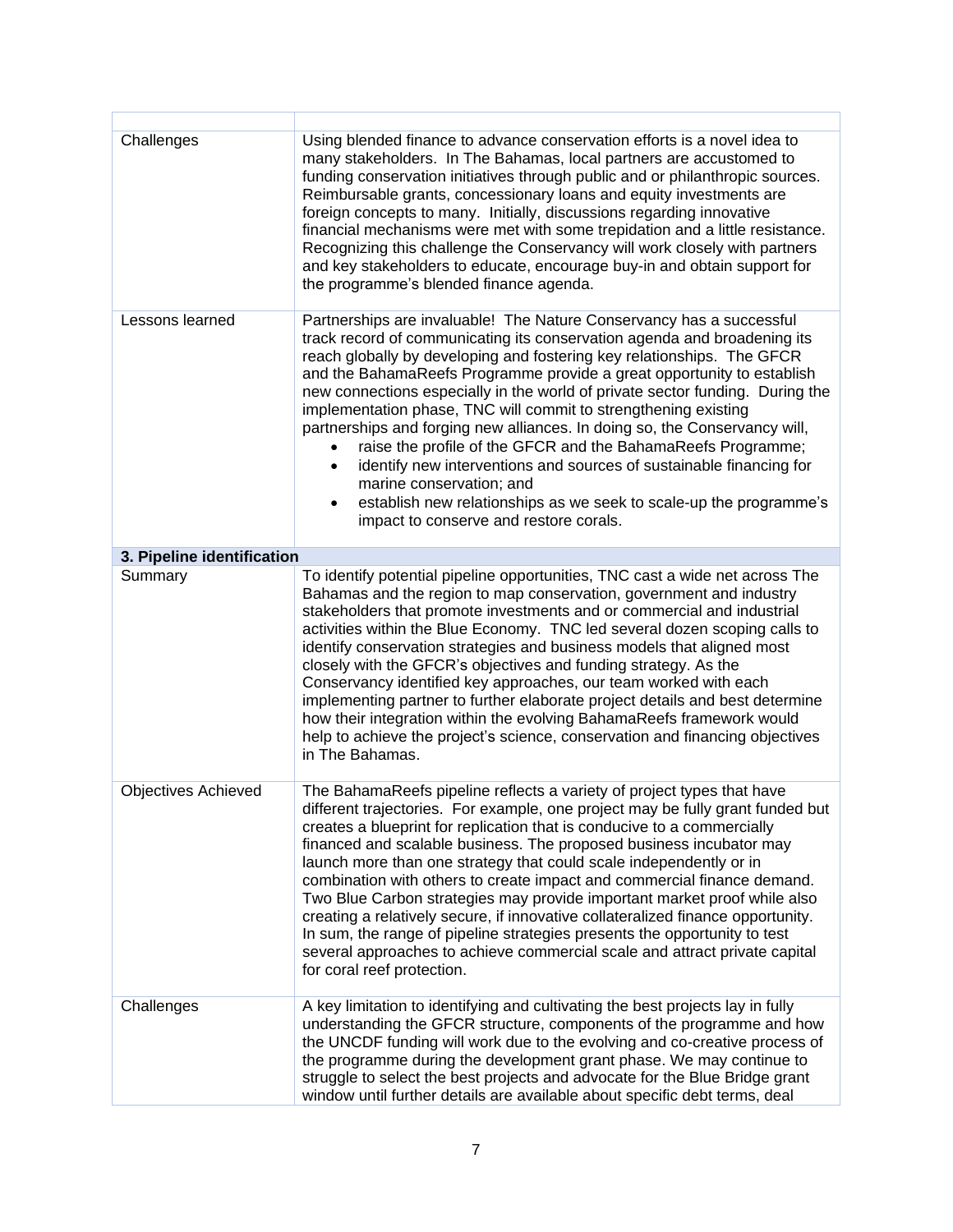|                            | structure requirements and process. Few projects appeared to fit the<br>Investment window criteria at this stage, especially given the target<br>investment size and return requirement, although some may evolve to fit<br>those targets over time.                                                                                                                                                                                                                                                                                                                                                                                                                                                                                                                                                                                                                                                                                                                                                                                                                                                                                                                                                                                                                                                                                                                                                                                                                                       |  |
|----------------------------|--------------------------------------------------------------------------------------------------------------------------------------------------------------------------------------------------------------------------------------------------------------------------------------------------------------------------------------------------------------------------------------------------------------------------------------------------------------------------------------------------------------------------------------------------------------------------------------------------------------------------------------------------------------------------------------------------------------------------------------------------------------------------------------------------------------------------------------------------------------------------------------------------------------------------------------------------------------------------------------------------------------------------------------------------------------------------------------------------------------------------------------------------------------------------------------------------------------------------------------------------------------------------------------------------------------------------------------------------------------------------------------------------------------------------------------------------------------------------------------------|--|
| Lessons learned            | As we better understand the criteria of the Investment Window, TNC can<br>think more strategically about if and how current pipeline projects can be<br>combined or if it is necessary and appropriate for TNC to look at projects<br>outside of the nature based solutions lens. We are also aware that many of<br>our pipeline projects are at a somewhat nascent stage, and will likely require<br>a significant amount of technical support to be ready for the Investment<br>Window requirements.                                                                                                                                                                                                                                                                                                                                                                                                                                                                                                                                                                                                                                                                                                                                                                                                                                                                                                                                                                                     |  |
| 4. Stakeholder engagement  |                                                                                                                                                                                                                                                                                                                                                                                                                                                                                                                                                                                                                                                                                                                                                                                                                                                                                                                                                                                                                                                                                                                                                                                                                                                                                                                                                                                                                                                                                            |  |
| Summary                    | Under the preparatory grant, TNC conducted multiple consultations with<br>potential partners and key stakeholders to increase awareness and buy-in<br>for the BahamaReefs Programme and to develop the Full Project Proposal<br>inclusive of the pipeline. See section 2. Partnerships (above) for more<br>details.                                                                                                                                                                                                                                                                                                                                                                                                                                                                                                                                                                                                                                                                                                                                                                                                                                                                                                                                                                                                                                                                                                                                                                        |  |
| <b>Objectives Achieved</b> | Virtual meetings were held with a wide range of stakeholders including;<br>The Ministry of the Environment;<br>The Department of Marine Resources;<br>Inter-American Development Bank (IDB);<br>٠<br><b>Bahamas Development Bank;</b><br>٠<br>Bahamas National Trust (BNT);<br>$\bullet$<br><b>Blue Finance:</b><br>$\bullet$<br>Access Accelerator Small Business Development Centre (SBDC);<br>Van-Oord;<br>٠<br>Perry Institute for Marine Science (PIMS);<br>$\bullet$<br>Coral Vita;<br>$\bullet$<br>Elizabeth Harbour Conservation Partnership (EHCP);<br>٠<br>Bahamas Protected Areas Fund (BPAF);<br>MAR Fund;<br>$\bullet$<br>Sustainable Ocean Fund;<br><b>UN Joint SDG Fund</b><br>$\bullet$<br>A set of criteria was established to ensure stakeholders selected for the<br>programme's development aligned with the country's priorities and the<br>GFCR's requirements. Local stakeholders and businesses were mapped<br>and consulted to determine,<br>a. their capacity to reduce drivers of reef degradation;<br>b. willingness to generate sustainable revenue streams to support<br>coral conservation and restoration; and<br>c. the impact their projects would have on reef dependent<br>communities.<br>As the project progresses the BahamaReefs Communications Strategy will<br>be rolled out to increase awareness about the GFCR and the BahamaReefs<br>Programme and to obtain mileage for supporting coral reef conservation<br>through innovative financing. |  |
| Challenges                 | Due to time, capacity and funding limitations as well as local travel<br>restrictions, The Nature Conservancy was unable to get on the ground to<br>engage stakeholders and potential partners especially in the Fisheries<br>sector. The COVID-19 pandemic disadvantaged and disenfranchised many                                                                                                                                                                                                                                                                                                                                                                                                                                                                                                                                                                                                                                                                                                                                                                                                                                                                                                                                                                                                                                                                                                                                                                                         |  |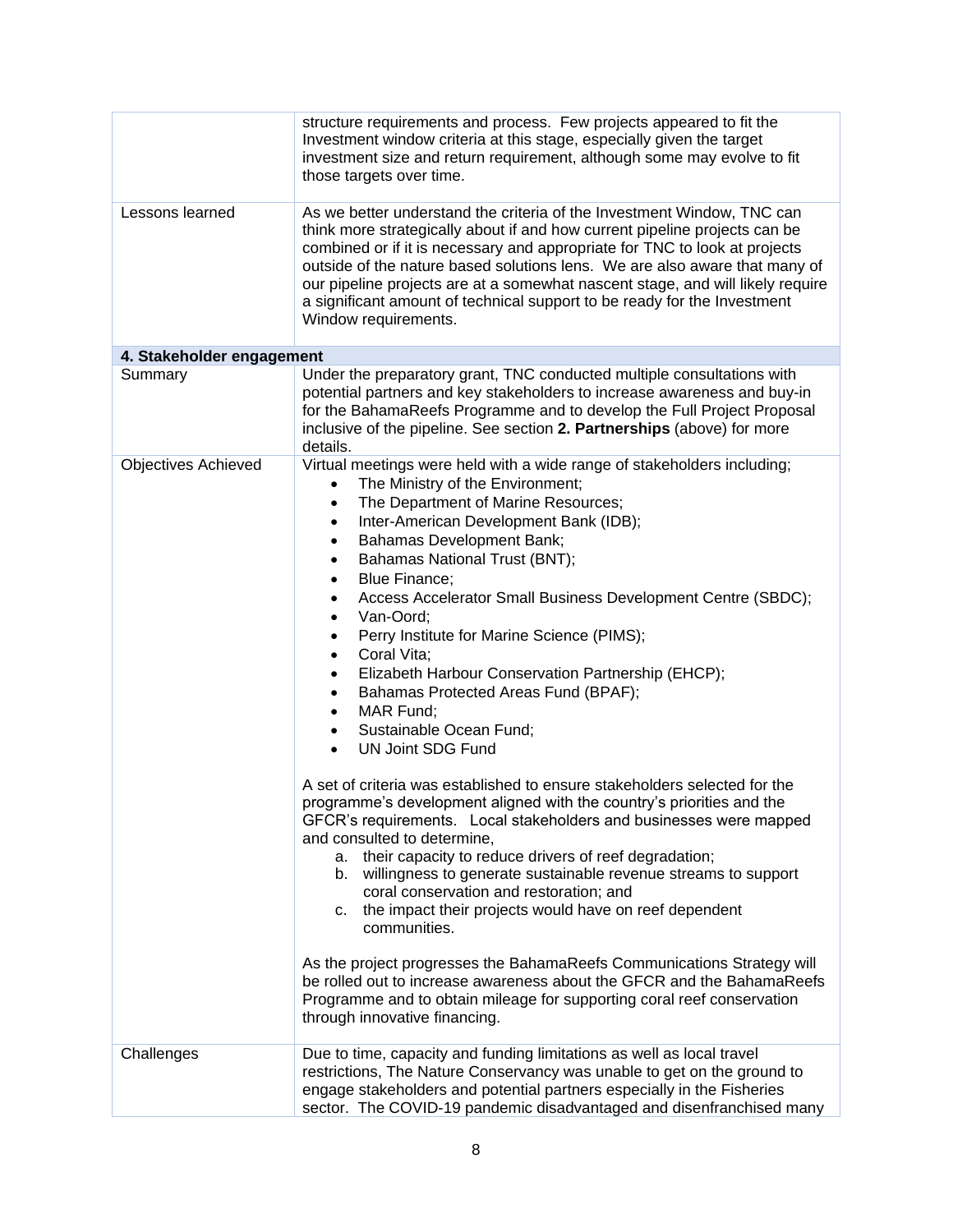|                            | communities especially those dependent on coral reefs. Where possible,<br>the BahamaReefs Programme will encourage pipeline partners to engage<br>and include marginalized groups as they refine and launch their projects.                                                                                                                                                                                                                                                                                                                                                                                                                                                                                                                                                                                                                  |  |
|----------------------------|----------------------------------------------------------------------------------------------------------------------------------------------------------------------------------------------------------------------------------------------------------------------------------------------------------------------------------------------------------------------------------------------------------------------------------------------------------------------------------------------------------------------------------------------------------------------------------------------------------------------------------------------------------------------------------------------------------------------------------------------------------------------------------------------------------------------------------------------|--|
| Lessons learned            | Since Hurricane Dorian (in 2019) and the COVID-19 pandemic, many<br>vulnerable reef dependent communities have struggled to adjust to a new<br>way of living and conducting business. The impacts of both events and the<br>advancements in technology have outpaced and displaced many<br>Bahamians. The Nature Conservancy is cognizant that if the BahamaReefs<br>Programme is to be successful, the programme will need to employ<br>innovative strategies to reach local communities. In-person engagements<br>are scheduled to commence in Year 1 of the project. These stakeholder<br>engagements will be instrumental in increasing the visibility of the<br>BahamaReefs Programme, collecting/verifying data, communicating project<br>successes and reaching stakeholders and communities that depend on a<br>healthy coral reefs. |  |
| 5. Other                   |                                                                                                                                                                                                                                                                                                                                                                                                                                                                                                                                                                                                                                                                                                                                                                                                                                              |  |
| <b>Objectives Achieved</b> | Delete before submission: Describe any other key achievements<br>N/A                                                                                                                                                                                                                                                                                                                                                                                                                                                                                                                                                                                                                                                                                                                                                                         |  |
| Challenges                 | Delete before submission: Describe any other key challenges<br>N/A                                                                                                                                                                                                                                                                                                                                                                                                                                                                                                                                                                                                                                                                                                                                                                           |  |
| Lessons learned            | Delete before submission: Describe any other key lessons learned<br>N/A                                                                                                                                                                                                                                                                                                                                                                                                                                                                                                                                                                                                                                                                                                                                                                      |  |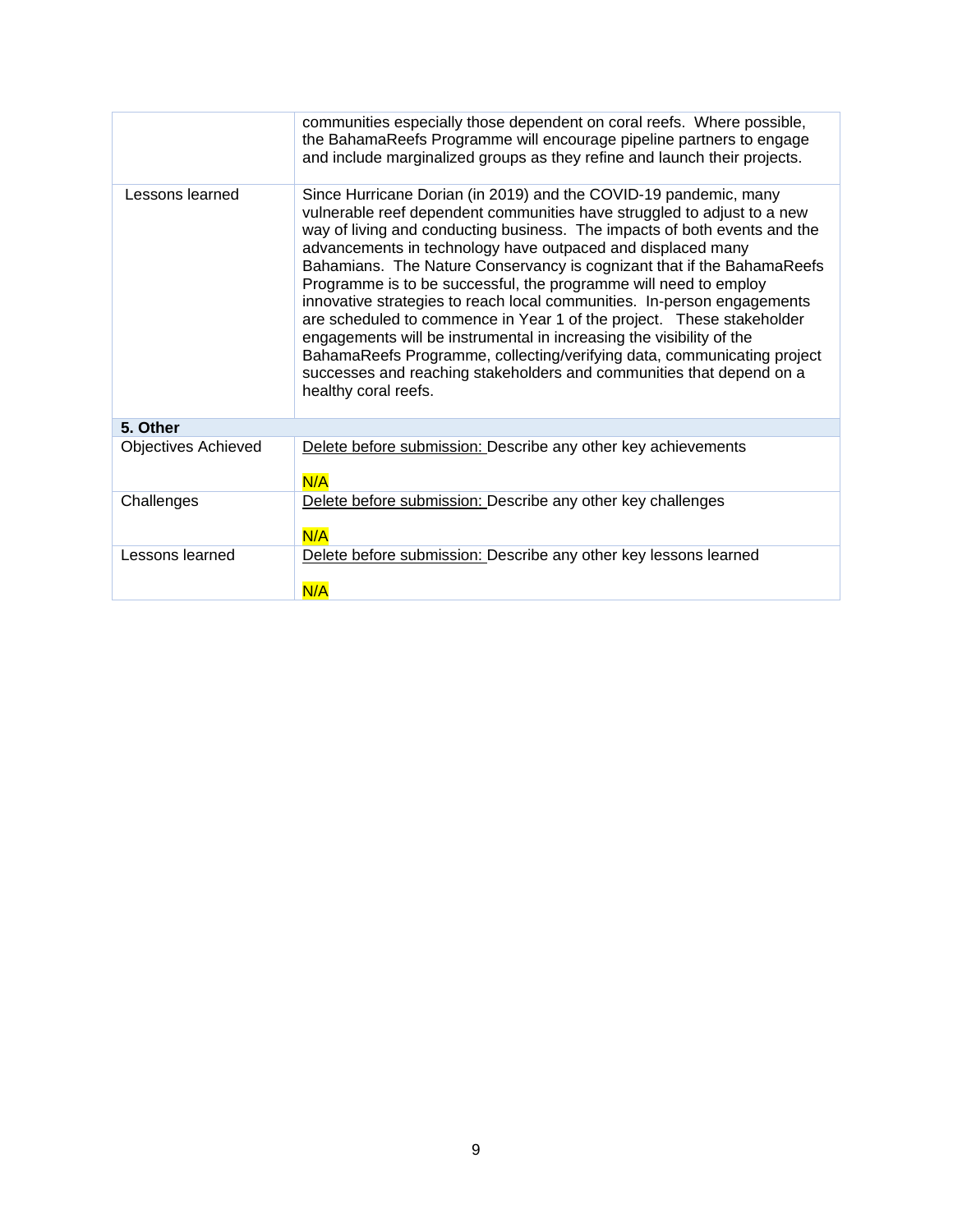

# **II.** Reporting on Activities

<span id="page-9-0"></span>

| <b>Outputs &amp; Activities</b>                                                | <b>Objectives Achieved</b>                                                                                                                                                                                                                                                                                                                                                                                                                                                                                                                                                                                                                                                                                                                                                                                                                                                                                                                                                                                                                                                                                                            | <b>Objectives missed</b>                                                                                                                                                                                                                                                                                                                                                                                                                                                                          |  |
|--------------------------------------------------------------------------------|---------------------------------------------------------------------------------------------------------------------------------------------------------------------------------------------------------------------------------------------------------------------------------------------------------------------------------------------------------------------------------------------------------------------------------------------------------------------------------------------------------------------------------------------------------------------------------------------------------------------------------------------------------------------------------------------------------------------------------------------------------------------------------------------------------------------------------------------------------------------------------------------------------------------------------------------------------------------------------------------------------------------------------------------------------------------------------------------------------------------------------------|---------------------------------------------------------------------------------------------------------------------------------------------------------------------------------------------------------------------------------------------------------------------------------------------------------------------------------------------------------------------------------------------------------------------------------------------------------------------------------------------------|--|
| <b>Outcome 1: Full Proposal</b>                                                |                                                                                                                                                                                                                                                                                                                                                                                                                                                                                                                                                                                                                                                                                                                                                                                                                                                                                                                                                                                                                                                                                                                                       |                                                                                                                                                                                                                                                                                                                                                                                                                                                                                                   |  |
|                                                                                | Output 1.1: A Consortium for implementing the BahamaReefs Project                                                                                                                                                                                                                                                                                                                                                                                                                                                                                                                                                                                                                                                                                                                                                                                                                                                                                                                                                                                                                                                                     |                                                                                                                                                                                                                                                                                                                                                                                                                                                                                                   |  |
| Activity 1.1.1: Convene<br>meetings of potential<br><b>Consortium Partners</b> | The Nature Conservancy identified key<br>$\bullet$<br>stakeholders and potential partners and<br>convened 1-1 virtual meetings with each to<br>socialize the BahamaReefs Programme and<br>solicit support.<br>Meetings were held with the following entities;<br>$\bullet$<br>The Ministry of the Environment;<br>$\circ$<br>The Department of Marine Resources;<br>$\circ$<br>Inter-American Development Bank<br>$\circ$<br>(IDB);<br>Bahamas Development Bank;<br>$\circ$<br>Bahamas National Trust (BNT);<br>$\circ$<br><b>Blue Finance:</b><br>$\circ$<br><b>Access Accelerator Small Business</b><br>$\circ$<br>Development Centre (SBDC);<br>Van-Oord;<br>$\circ$<br>Perry Institute for Marine Science<br>O<br>(PIMS);<br>Coral Vita:<br>$\circ$<br>Elizabeth Harbour Conservation<br>$\Omega$<br>Partnership (EHCP);<br><b>Bahamas Protected Areas Fund</b><br>$\circ$<br>(BPAF);<br>MAR Fund;<br>$\circ$<br>Sustainable Ocean Fund;<br>$\circ$<br><b>UN Joint SDG Fund</b><br>$\Omega$<br>See activity 1.3.1 below to better understand how<br>these meetings were pivotal in development of the<br>Full Programme Proposal. | The programme may have missed an opportunity to<br>engage stakeholders in the Fisheries sector. However,<br>the Conservancy is confident sustainable fisheries,<br>aquaculture and eco-tourism investment opportunities<br>will emerge through the Design and Launch of the Blue<br>Economy (SBDC), generation of Micro Small and<br>Medium-sized Enterprises in Andros Island (Blue<br>Finance-BNT), or in the continuous screening of reef<br>positive businesses for the BahamaReefs pipeline. |  |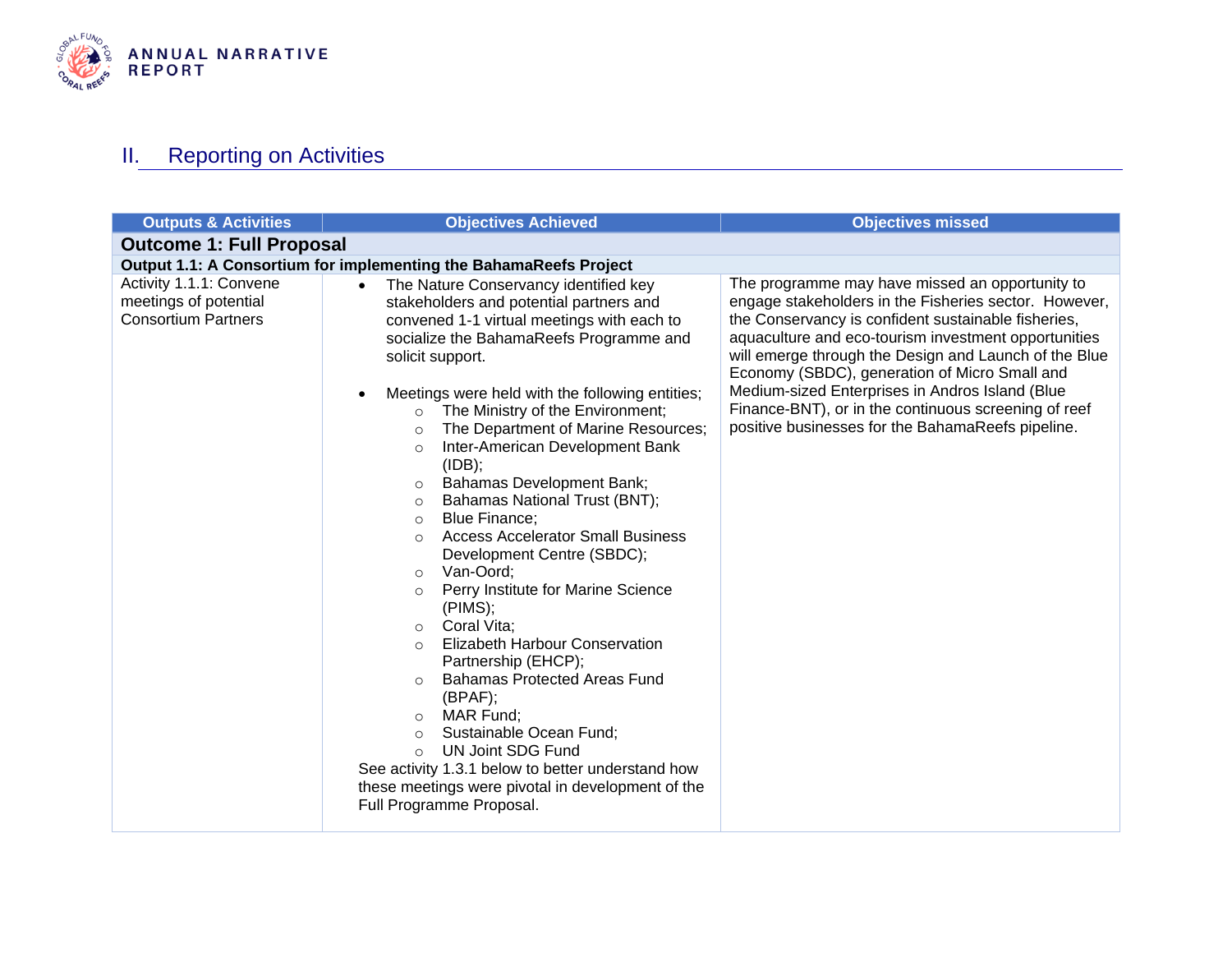| <b>Outputs &amp; Activities</b>                                                               | <b>Objectives Achieved</b>                                                                                                                                                                                                                                                                                                                                                                                                                                                                                                                                                                                                                                                                                                              | <b>Objectives missed</b>                                                                                                                                                                                                                                                                                                                                                                                                                                                                                             |
|-----------------------------------------------------------------------------------------------|-----------------------------------------------------------------------------------------------------------------------------------------------------------------------------------------------------------------------------------------------------------------------------------------------------------------------------------------------------------------------------------------------------------------------------------------------------------------------------------------------------------------------------------------------------------------------------------------------------------------------------------------------------------------------------------------------------------------------------------------|----------------------------------------------------------------------------------------------------------------------------------------------------------------------------------------------------------------------------------------------------------------------------------------------------------------------------------------------------------------------------------------------------------------------------------------------------------------------------------------------------------------------|
|                                                                                               | Key accomplishments include:<br>$\bullet$<br>Obtaining a Letter of No Objection in<br>$\Omega$<br>support of the BahamaReefs<br>Programme from The Bahamas<br>Government (Department of Marine<br>Resources);<br>Development of the BahamaReefs<br>$\circ$<br>pipeline of investible opportunities to<br>support long-term coral reef<br>conservation and restoration; and<br>Ensuring SDG Goal# 5, Gender<br>$\circ$<br>Equality, is highlighted and included in<br>the BahamaReefs Programme. Blue<br>Finance-BNT, PIMS and SBDC have<br>agreed to include targets to track the<br>economic empowerment of women<br>and will adopt a gender criteria for<br>supporting woman owned and<br>operated businesses in the blue<br>economy. |                                                                                                                                                                                                                                                                                                                                                                                                                                                                                                                      |
|                                                                                               | Output 1.2: Identification and socialization of priority finance mechanisms for full project implementation                                                                                                                                                                                                                                                                                                                                                                                                                                                                                                                                                                                                                             |                                                                                                                                                                                                                                                                                                                                                                                                                                                                                                                      |
| Activity 1.2.1: Conduct<br>preliminary assessment of<br>a set of finance mechanism<br>options | A scoping of finance mechanisms was conducted<br>within the Conservancy and externally during the<br>preparatory grant phase. Three promising financial<br>mechanisms were selected and included in the project<br>pipeline:<br>Blue Carbon Resilience Credits (TNC Global);<br>Reef and Mangrove Insurance (TNC Global);<br>٠<br>and<br>Blue Economy Programme Accelerator<br>(SBDC).<br>If successful, these innovative tools will address the<br>question of sustainable financing for coral reef<br>conservation and the creation of reef positive<br>businesses in the Blue Economy.<br>Another major win for the BahamaReefs Programme<br>was the inclusion of the Bahamas Protected Areas                                        | Debt swaps are innovative finance tools for funding<br>marine conservation and climate adaptation initiatives.<br>Unfortunately, the idea of debt for nature swaps has<br>gained very little traction among the political directorate<br>in The Bahamas. Therefore, a debt for nature swap<br>project was not included in the BahamaReefs pipeline.<br>The Conservancy will continue to dialogue with The<br>Government to see if there is a shift in the prevailing<br>thinking and if any new opportunities arise. |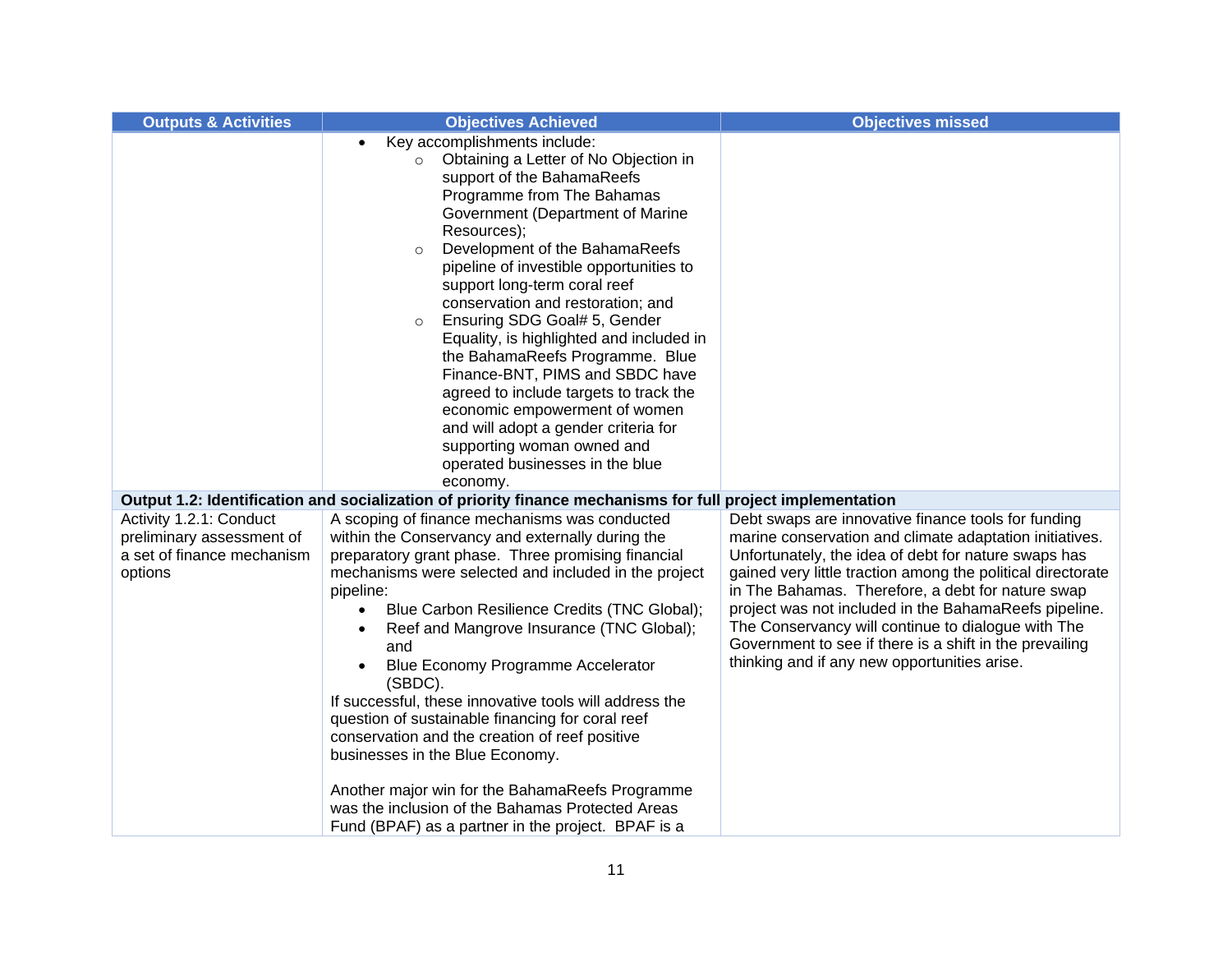| <b>Outputs &amp; Activities</b>                                   | <b>Objectives Achieved</b>                                                                                                                                                                                                                                                                                                                                                                                                                                                           | <b>Objectives missed</b>                                                                                                                                                                                                                                                                                       |
|-------------------------------------------------------------------|--------------------------------------------------------------------------------------------------------------------------------------------------------------------------------------------------------------------------------------------------------------------------------------------------------------------------------------------------------------------------------------------------------------------------------------------------------------------------------------|----------------------------------------------------------------------------------------------------------------------------------------------------------------------------------------------------------------------------------------------------------------------------------------------------------------|
|                                                                   | national conservation trust fund created to help<br>protected areas of ecological importance in The<br>Bahamas and obtain access to sustainable financing.<br>BPAF will conduct feasibility studies to identify new<br>financial mechanisms designed to mobilize resources<br>for the effective management of marine protected<br>areas and coral refugia.                                                                                                                           |                                                                                                                                                                                                                                                                                                                |
| Activity 1.2.2: Prepare a<br><b>Concept Brief</b>                 | There was insufficient time and resources under the<br>preparatory grant to develop and socialize a Concept<br>Brief, especially given the scope of the Full Programme<br>Proposal.                                                                                                                                                                                                                                                                                                  | This activity and its associated deliverable, Concept<br>Brief, were originally included in the BahamaReefs<br>Concept Note. After being awarded the preparatory<br>grant and informed about the grant's requirements,<br>priority was given to the development of the Full<br>BahamaReefs Programme Proposal. |
| Activity 1.2.3: Conduct<br>consultations with key<br>stakeholders | This activity is tied to 1.2.2. TNC did not develop a<br>Concept Brief as originally planned. However, this did<br>not prevent the BahamaReefs Programme from<br>socializing the concept of blended finance with key<br>stakeholders and partners.                                                                                                                                                                                                                                   | Although a Concept brief was not developed, multiple<br>consultations were conducted with partners and key<br>stakeholders to increase awareness and buy-in for the<br>BahamaReefs Programme and to develop the project<br>proposal and pipeline.                                                              |
|                                                                   | Output 1.3: Prepare an initial pipeline of financial mechanism projects for in-depth feasibility assessments                                                                                                                                                                                                                                                                                                                                                                         |                                                                                                                                                                                                                                                                                                                |
| Activity 1.3.1: Prepare a<br><b>Pipeline Action Document</b>      | A significant accomplishment of the project is the<br>development and inclusion of a project pipeline in the<br>BahamaReefs proposal. Local stakeholders and<br>businesses were mapped and consulted to determine,<br>a. their capacity to reduce drivers of reef<br>degradation;<br>b. willingness to generate sustainable revenue<br>streams to support coral conservation and<br>restoration; and<br>the impact their projects would have on reef<br>C.<br>dependent communities. | As stated previously, the BahamaReefs Programme<br>may have missed an opportunity to identify investible<br>opportunities in the Fisheries sector. However, the<br>TNC is confident new opportunities will emerge through<br>continuous screening of reef positive businesses in the<br>Blue Economy.          |
|                                                                   | Seven project interventions were included in the<br>BahamaReefs pipeline:<br>1. Blue Carbon and Resilience Credits;<br>2. Reef and Mangrove Insurance;<br>3. Blue Economy Programme<br>Accelerator;                                                                                                                                                                                                                                                                                  |                                                                                                                                                                                                                                                                                                                |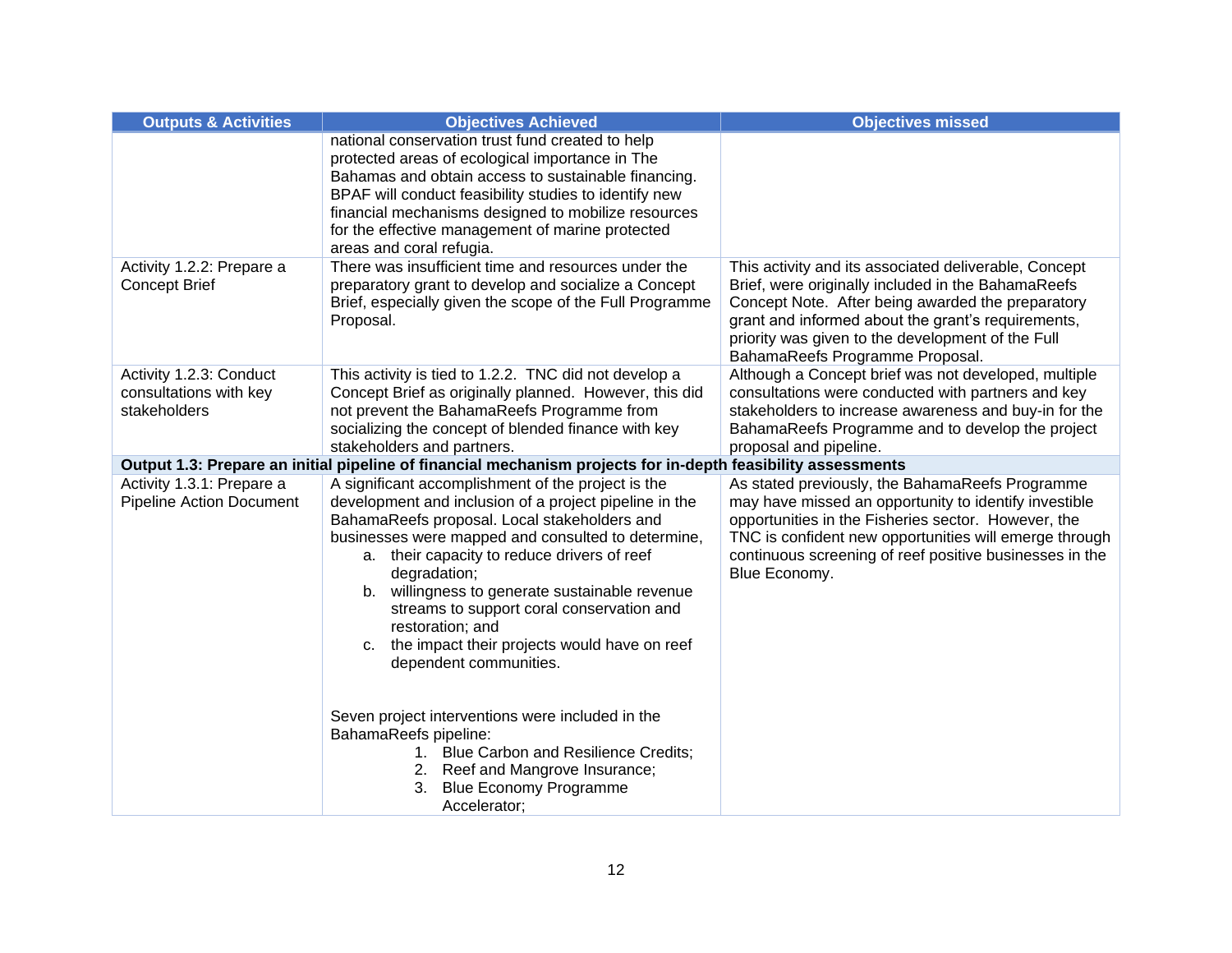| <b>Outputs &amp; Activities</b>                       | <b>Objectives Achieved</b>                                                                                                                                                                                                                                                                                                                                                                                                                                                                                                                                                                                                                                                             | <b>Objectives missed</b>                                                                                                                                           |
|-------------------------------------------------------|----------------------------------------------------------------------------------------------------------------------------------------------------------------------------------------------------------------------------------------------------------------------------------------------------------------------------------------------------------------------------------------------------------------------------------------------------------------------------------------------------------------------------------------------------------------------------------------------------------------------------------------------------------------------------------------|--------------------------------------------------------------------------------------------------------------------------------------------------------------------|
|                                                       | 4. Blended Finance for the effective<br>management of MPAs;<br>5. Reef Rescue Network;<br>6. Minimizing the ecological impact of<br>tourism in Elizabeth Harbour; and<br>7. Scaling Coral Restoration.                                                                                                                                                                                                                                                                                                                                                                                                                                                                                 |                                                                                                                                                                    |
|                                                       | Each of these initiatives fall into one of the following<br><b>GFCR</b> investment categories:<br>Direct conservation;<br>Indirect conservation; or<br>$\bullet$<br>Finance/business development instrument.<br>$\bullet$<br>Collectively the interventions will help to improve the<br>management effectiveness of protected areas and<br>coral refugia, transform livelihoods and local<br>communities, and increase/restore coral resilience.<br>During the project inception phase, each of the projects<br>will be fully fleshed out, prioritized for funding and<br>implementation will follow.                                                                                  |                                                                                                                                                                    |
| restoration                                           | Output 1.4: Scoping Paper describing opportunities for policy work and in-the-water activities related to coral reef conservation and                                                                                                                                                                                                                                                                                                                                                                                                                                                                                                                                                  |                                                                                                                                                                    |
| Activity 1.4.1: Assess policy<br>enabling environment | The Nature Conservancy conducted a thorough<br>analysis of the policies and legislation relative to<br>advancing the objectives of the BahamaReefs<br>Programme. Notable policies include,<br>Environmental Planning & Protection Act,<br>2019;<br>Fisheries Act, 2020;<br>Ministry of Environment Act, 2019;<br>Bahamas National Trust Act, 1959;<br>$\bullet$<br>Bahamas Protected Areas Fund Act, 2014;<br>$\bullet$<br><b>Biological Resources &amp; Traditional Knowledge</b><br>$\bullet$<br>Protection and Sustainable Use Act, 2020;<br>Bahamas Micro, Small and Medium-sized<br>Enterprises Policy, 2017<br>See Annex VI of the Programme Proposal for a<br>complete listing. | The Conservancy did not produce a scoping paper as<br>a deliverable under this activity. Rather, a policy<br>analysis was included in the Full Programme Proposal. |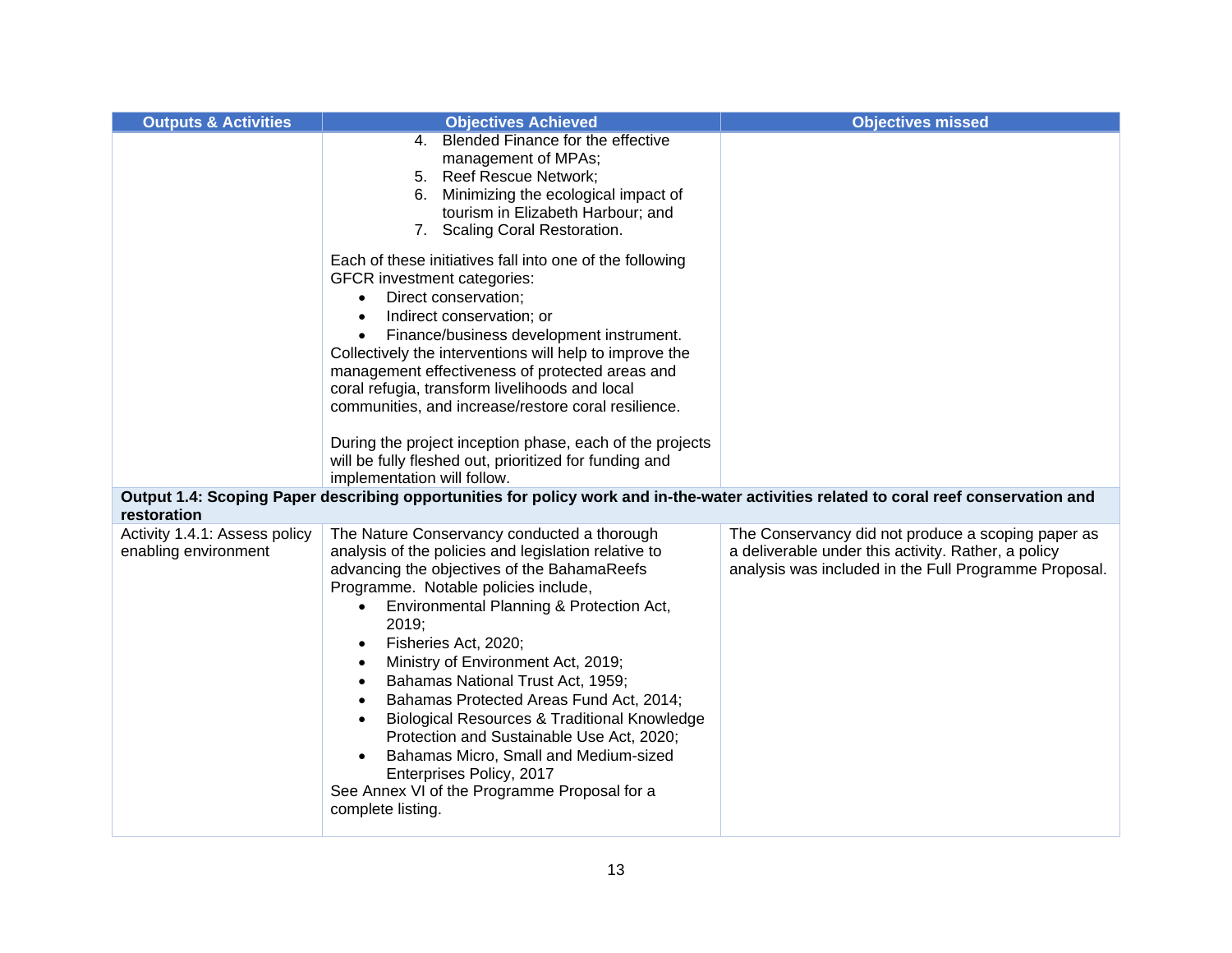| <b>Outputs &amp; Activities</b>                                         | <b>Objectives Achieved</b>                                                                                                                                                                                                                                                                                                                                                                                                                                                                                                                                 | <b>Objectives missed</b>                                                                                             |
|-------------------------------------------------------------------------|------------------------------------------------------------------------------------------------------------------------------------------------------------------------------------------------------------------------------------------------------------------------------------------------------------------------------------------------------------------------------------------------------------------------------------------------------------------------------------------------------------------------------------------------------------|----------------------------------------------------------------------------------------------------------------------|
|                                                                         | Despite The Bahamas' success in advancing marine<br>conservation legislatively, policy gaps remain. These<br>gaps must be addressed if reef positive investments in<br>the Blue Economy are to succeed. The BahamaReefs<br>Programme will seek to create the enabling conditions<br>through the creation of 3 pieces of legislation under the<br>project:<br>Framework for the co-management of fisheries<br>and MPAs;<br>National Coral Reef Conservation Plan; and<br>Regulatory and permitting framework for coral<br>harvesting and outplanting.       |                                                                                                                      |
| Activity 1.4.2: Assess<br>opportunities for in-the-<br>water activities | The Reef Insurance finance mechanism will provide for<br>the installation of reef brigades at implementation sites<br>under the BahamaReefs Programme. These brigades<br>will help with assessing the business case and financial<br>incentive to repair and protect coral reefs.<br>The BahamaReefs Programme will also support the<br>restoration of two mangrove sites on Abaco and Grand<br>Bahama. It is anticipated that planning and<br>implementation activities for project activity will<br>commence during the inception phase of this project. | Based on the BahamaReefs Programme design in-<br>water activities are outside of the scope of the grant for<br>BPAF. |
|                                                                         |                                                                                                                                                                                                                                                                                                                                                                                                                                                                                                                                                            |                                                                                                                      |
| <b>Additional activities</b>                                            |                                                                                                                                                                                                                                                                                                                                                                                                                                                                                                                                                            |                                                                                                                      |
| N/A                                                                     |                                                                                                                                                                                                                                                                                                                                                                                                                                                                                                                                                            |                                                                                                                      |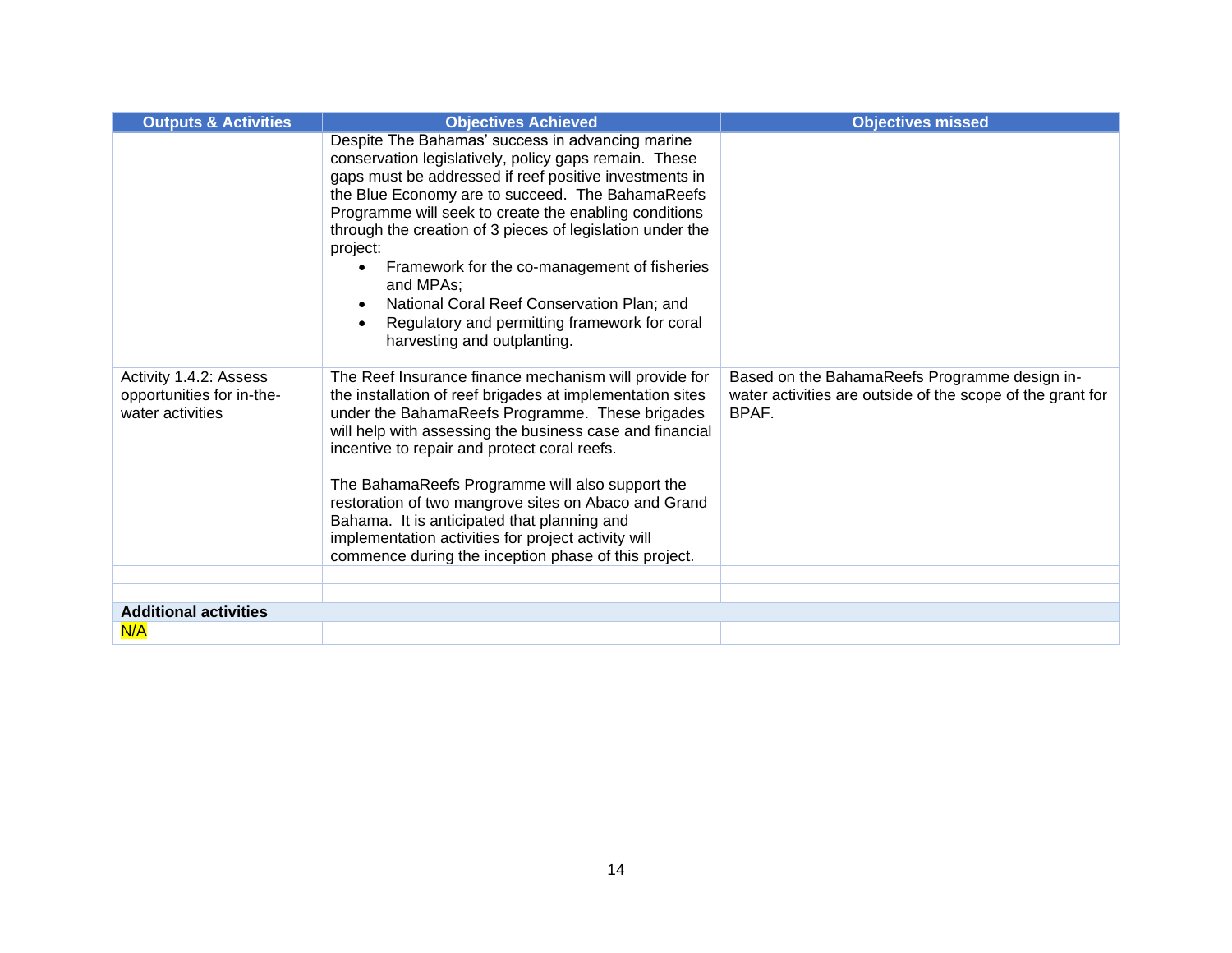

### <span id="page-14-0"></span>III. Highlights

#### Highlight #1:

Descriptive Title: "COP26 Global Fund for Coral Reefs Event: Reef-based Climate Resilience Finance, Glasgow, Scotland"

The Nature Conservancy was invited to present during a panel discussion at the **GFCR COP26 event hosted by the Green Climate Fund** in Glasgow, Scotland. The purpose of this high-level event was to raise the profile of the GFCR and showcase the power of blended finance to catalyze reef-positive investment and climate adaptation solutions for developing countries. Panelists discussed the mechanism of the Fund, how to de-risk and unlock private sector finance, development of an investment pipeline and identified priority ecosystems for protection and restoration.

On 6th November, 2021 Shenique Albury-Smith, Northern Caribbean Programme Director for The Nature Conservancy, delivered a presentation on "Impact Funding for BahamaReefs" at the GFCR COP26 event. Shenique's presentation addressed the following:

- importance of reefs in The Bahamas and the role they play in supporting climate-resilience;
- facilitating investment in projects and businesses in the Blue Economy that promote healthier, more resilient coral reefs and surrounding communities;
- overview of the range of interventions designed to address reef degradation;
- building a scalable, investible pipeline that offers sustainable reef-positive results; and
- benefits to Bahamian communities.

The GFCR COP26 event successfully connected and showcased a diverse group of actors from the public and private sector to pursue a common conservation goal. In particular, the event brought exposure to the GFCR, the BahamaReefs Programme and the need to take Climate Action now to reverse the decline of coral reefs through innovative financial mechanisms.

Challenges:

### N/A

COP26 was a unique opportunity for the BahamaReefs Programme to advance the climate change agenda, bring awareness to plight of coral reefs, advocate for blended finance as a solution to sustainable coral financing, and showcase the project pipeline. There is incredible value in attending forums such as COP26. The Nature Conservancy looks forward to participating in future events to raise awareness, encourage support, promote collaboration and to help mobilize resources for the GFCR and the BahamaReefs Programme.

Link: **[COP26 Global Fund for Coral Reefs Event Hosted by the Green Climate Fund -](https://www.youtube.com/watch?v=HKiOa9KuhRk) YouTube**

### Highlight #2: N/A

#### Descriptive Title:

Description of objective and/or challenge faced**:**